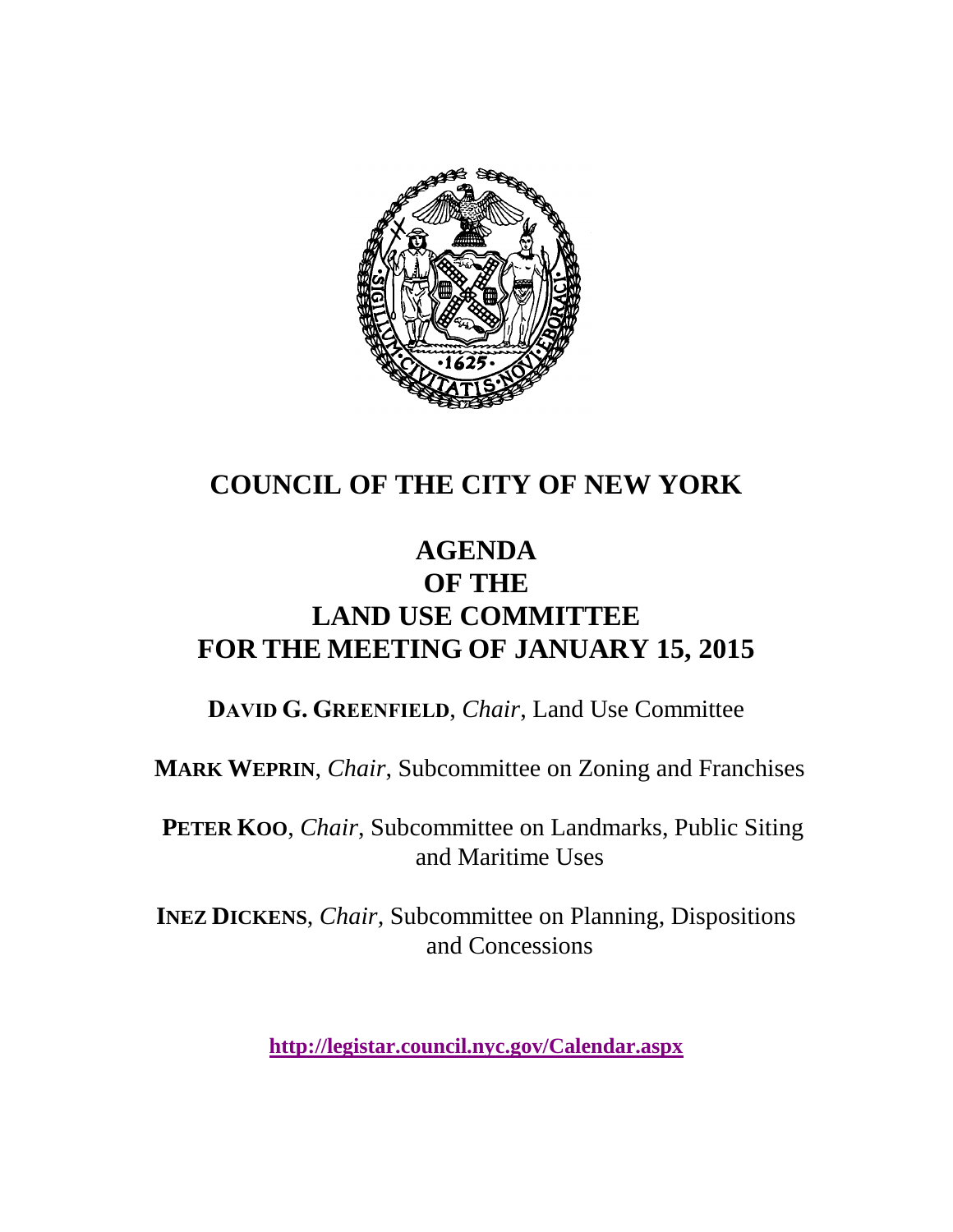## **AGENDA OF THE**

# **LAND USE COMMITTEE**

The Land Use Committee will hold a meeting in the **Committee Room, City Hall,**  New York City, New York 10007, commencing at **11:00 A.M. on Thursday, January 15, 2015**, and will consider the following items and conduct such other business as may be necessary:

# **L.U. NO. 158**

## **SOUTH BROOKLYN MARINE TERMINAL**

# **BROOKLYN CB - 7 20155247 PNK**

Application pursuant to §1301(2)(f) of the New York City Charter concerning a proposed maritime lease between the New York City Department of Small Business Services and the New York City Economic Development Corporation for approximately 72 acres of City-owned land, known as the South Brooklyn Marine Terminal, located at 81 39<sup>th</sup> Street (Block 662, Lots 136 and parts of Lots 1, 130 and 155), Borough of Brooklyn.

**NOTE: This application is subject to a motion to file pursuant to withdrawal by the Applicant to remove it from Council Calendar pursuant to Council Rules.**

# **L.U. NOS. 164 AND 165 ARE RELATED**

# **L.U. NO. 164 SPECIAL WEST CHELSEA DISTRICT EXPANSION**

# **MANHATTAN CB - 4 N 150102 ZRM**

Application submitted by the Department of City Planning pursuant to Section 201 of the New York City Charter, for an amendment of the Zoning Resolution of the City of New York, relating to Article IX, Chapter 8 (Special West Chelsea District) to expand the Special District and Article I, Chapter 4 (Sidewalk Café Regulations), to modify bulk regulations, amend street wall regulations, clarify rear yard provisions, correct maximum building heights permitted in Subarea C, and to allow unenclosed sidewalk cafes in areas of the Special District within Community District 4, Borough of Manhattan.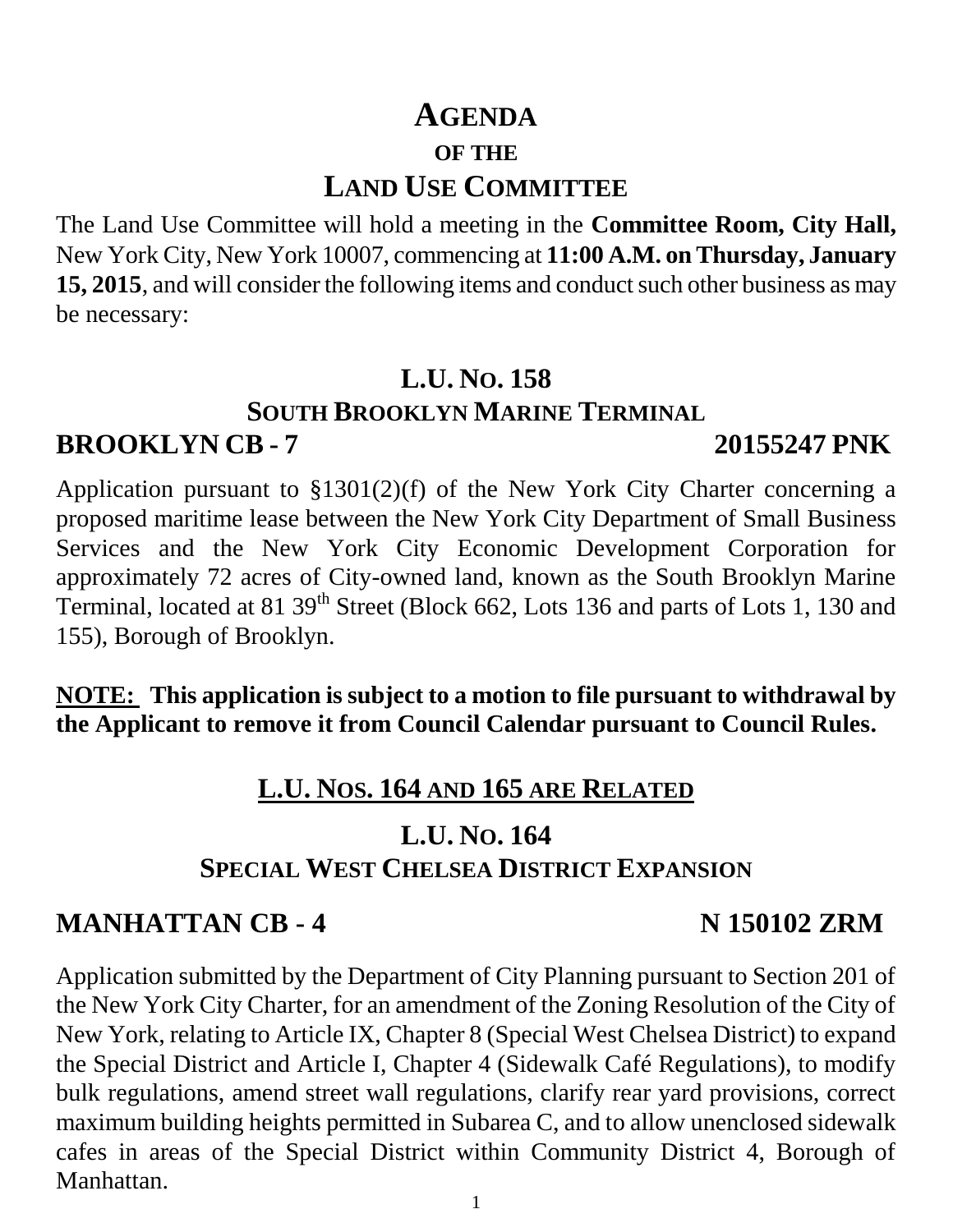### **L.U. NO. 165 SPECIAL WEST CHELSEA DISTRICT EXPANSION**

### **MANHATTAN CB - 4 C 150101 ZMM**

Application submitted by the Department of City Planning pursuant to Sections 197-c and 201 of the New York City Charter for an amendment to the Zoning Map, Section No. 8b, establishing a Special West Chelsea District (WCh) bounded by West 15th Street, Ninth Avenue, a line midway between West 15th Street and West Fourteenth Street, a line 325 feet easterly of Tenth Avenue, West Fourteenth Street, and Tenth Avenue, as shown on a diagram (for illustrative purposes only) dated September 2, 2014, and subject to the conditions of CEQR Declaration E-350.

### **L.U. NO. 166 DOERING-BOHACK HOUSE BROOKLYN CB - 4 20155174 HKK (N 150124 HKK)**

### Designation (List No. 474, LP-2548) by the Landmarks Preservation Commission pursuant to Section 3020 of the New York City Charter of the Doering-Bohack House located at 1090 Greene Avenue (a/k/a 1 Goodwin Place) (Tax Map Block 3294, Lot 1), as an historic landmark.

## **L.U. NO. 167 FIRST GERMAN BAPTIST CHURCH MANHATTAN CB - 3 20155204 HKM (N 150157 HKM)**

Designation (List No. 475/LP-2475) by the Landmarks Preservation Commission pursuant to Section 3020 of the New York City Charter regarding the landmark designation of the First German Baptist Church (Later Ukrainian Autocephalic Orthodox Church of St. Volodymyr/Later Congregation Tifereth Israel – Town and Village Synagogue located at 334 East  $14^{th}$  Street (a/k/a 334-336 East  $14^{th}$  Street) (Tax Map Block 455, Lot 24), as an historic landmark.